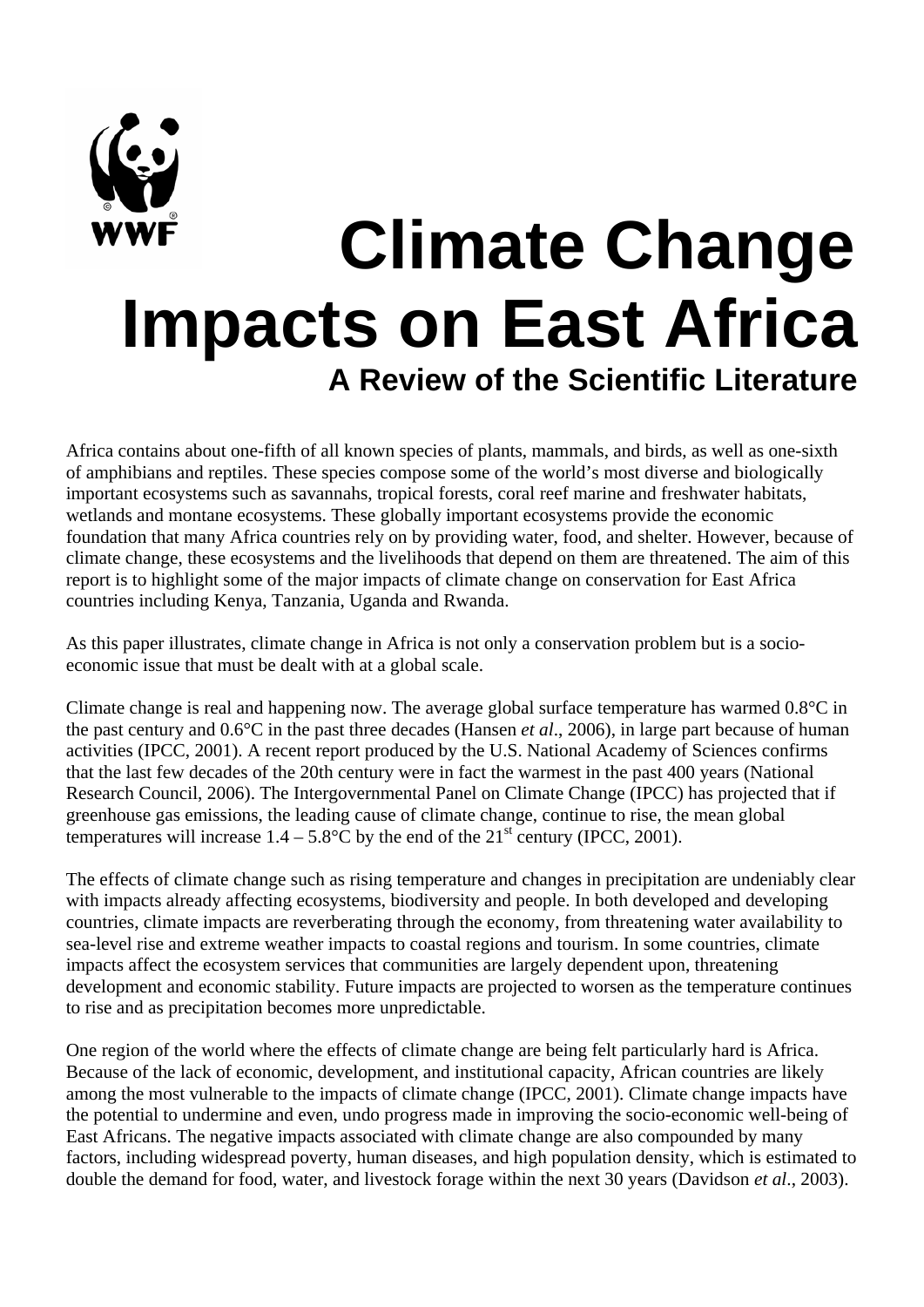# **Summary**

### **Observed Climatic Changes (Hulme et al., 2001; IPCC, 2001)**

- Warming of 0.7øC over the 20th century for Africa
- 0.05øC warming per decade through the 20th century
- Increased precipitation for East Africa

#### **Projected Climate Change (Hulme et al., 2001; IPCC, 2001)**

- Projected warming for Africa ranges from 0.2øC per decade (low scenario) to more than 0.5øC per decade (high scenario)
- 5-20% increase in precipitation from December-February (wet months)
- 5-10% decreased in precipitation from June-August (dry months)

#### **Climate Change Impacts:**

#### • *Water availability*

- o Warm sea surface temperatures may lead to increased droughts in equatorial and subtropical Eastern Africa (Funk et al., 2005)
- o Less precipitation during already dry months can lead to drought and increased desertification (IPCC, 2001)
- o Annual flow reductions of 6-9% of in the River Pangani and 10% in the River Ruvu (Tanzania) (VPO-URT, 2003)
- o Complete disappearance of Kimanjaro?s glaciers by 2015 2020 (Thompson et al. 2002)

#### • *Food security*

- o Decline in long-cycle crops and rainfall between March and May from 1996 to 2003 (Funk et al., 2005)
- o El Ni¤o events produce abnormally high amounts of precipitation in parts of equatorial East Africa and can result in flooding and decreased agricultural yields (IPCC, 2001)
- o Warming temperatures may negatively affect some fisheries in the region (Roessig et al., 2004)
- o Warm temperatures may also lead to faster depletion of the limited oxygen supply, negatively affecting fisheries, and limiting lake overturn (Fick et al., 2005)

#### • *Human health*

- o Climate change is expected to exacerbate the occurrence and intensity of future disease outbreaks and may increase the spread of diseases in some areas (IPCC, 2001)
- o Rainfall and unusually high maximum temperatures are positively correlated with the number of malaria cases (Githeko and Ndegwa, 2001; Zhou et al., 2004)
- o Climate change resulting in warm and rainy days can lead to incidences of malaria events (Craig et al., 2004)
- o Temperature affects the development rates of vectors and parasites while rainfall affects the availability of mosquito breeding sites (Zhou et al., 2004; Craig et al., 2004)
- o Rift Valley fever outbreaks are positively correlated with El Ni¤o events (Patz et al., 2005).

#### • *Extreme Weather Events*

o Warming temperatures are projected to cause more frequent and more intense extreme weather events, such as heavy rain storms, flooding, fires, hurricanes, tropical storms and El Ni¤o events (IPCC, 2001)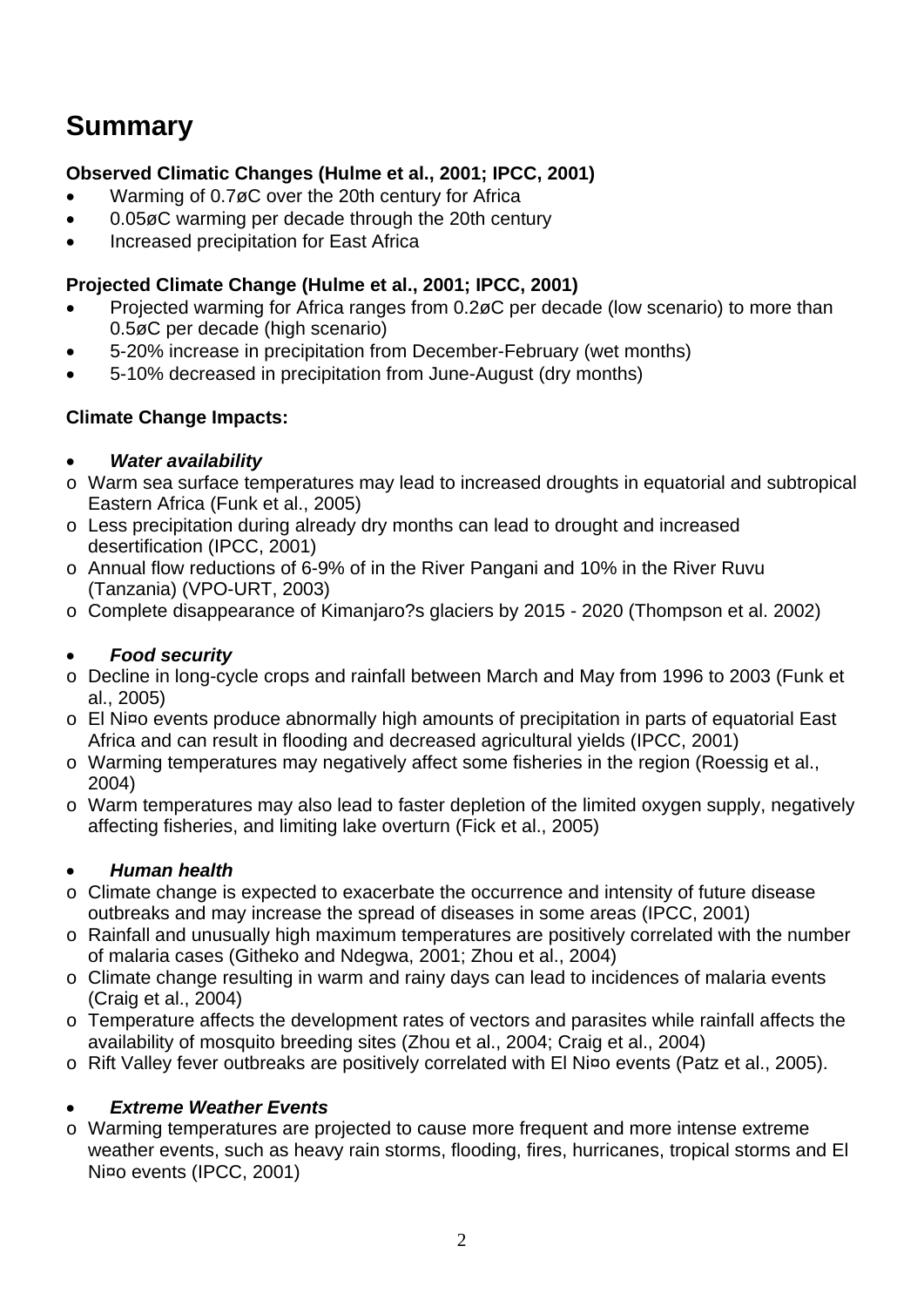- o Lake levels in Lake Tumba in the Democratic Republic of Congo (Inogwabini et al., 2006) and Lake Victoria (Birkett et al., 1999; Latif et al., 1999) have been attributed to climate variations and may become more variable in the future
- o Climate change is projected to cause more frequent and intense ENSO events, leading to widespread drought in some areas and widespread flooding in others (Wara et al., 2005)
- o Warming temperatures are projected to cause more frequent and intense hurricanes and tropical storms that inundate coastal areas (IPCC, 2001)

#### • *Sea-Level Rise*

- o Warm sea surface temperatures, more extreme weather events, and sea-level rise will lead to the destruction of coral reefs, which are crucial for coastal protection (IPCC, 2001)
- o Mangroves are at threat from deforestation, coastal erosion and extreme weather and have been identified as one of the most vulnerable species to sea-level rise and inundation (IPCC, 2001)
- o A temperature increase of 1.2øCand the resulting changes in precipitation, soil moisture and water irrigation would cause large areas of land that now support tea cultivation in Kenya to be largely unusable (Simms, 2005)

#### • *Biodiversity*

- o Climate change is expected to significantly alter African biodiversity as species struggle to adapt to changing conditions (Lovett et al., 2005)
- o Biome sensitivity assessments in Africa show deciduous and semi-deciduous closed-canopy forests may be very sensitive to small decreases in precipitation during the growing season. This illustrates that deciduous forests may be more sensitive to reduced precipitation than grasslands or savannahs (H, ly et al., 2006)
- o Invasive species and other species with high fertility and dispersal capabilities have been shown to be highly adaptive to variable climatic conditions (Malcolm et al., 2002)
- o Climate change has the potential to alter migratory routes (and timings) of species that use both seasonal wetlands (e.g., migratory birds) and track seasonal changes in vegetation (e.g., herbivores). This may for instance increase conflicts between people and large mammals such as elephants, particularly in areas where rainfall is low (Thirgood et al., 2004)
- o A change in the intensity or duration of the rainy versus dry seasons could change relative breeding rates and, hence, genetic structures in these populations (Poole, 1989; Rubenstein, 1992)
- o Large changes in ecosystem composition and function because of regional climate change would have cascading effects on species diversity (Sykes and Prentice, 1996; Solomon and Kirilenko, 1997; Kirilenko and Solomon, 1998)
- o In sub-Saharan Africa, which includes parts of East Africa, several ecosystems, particularly grass and shrub savannahs, are shown to be highly sensitive to short-term availability of water due to climate variability (Vanacker et al., 2005)
- o Climate projections suggest that during already dry months, less precipitation will occur, reducing the resilience of plants (Vanacker et al., 2005) Species ranges will probably not shift in cohesive and intact units and are likely to become more fragmented as they shift in response to changing climate (Channel and Lomolino, 2000).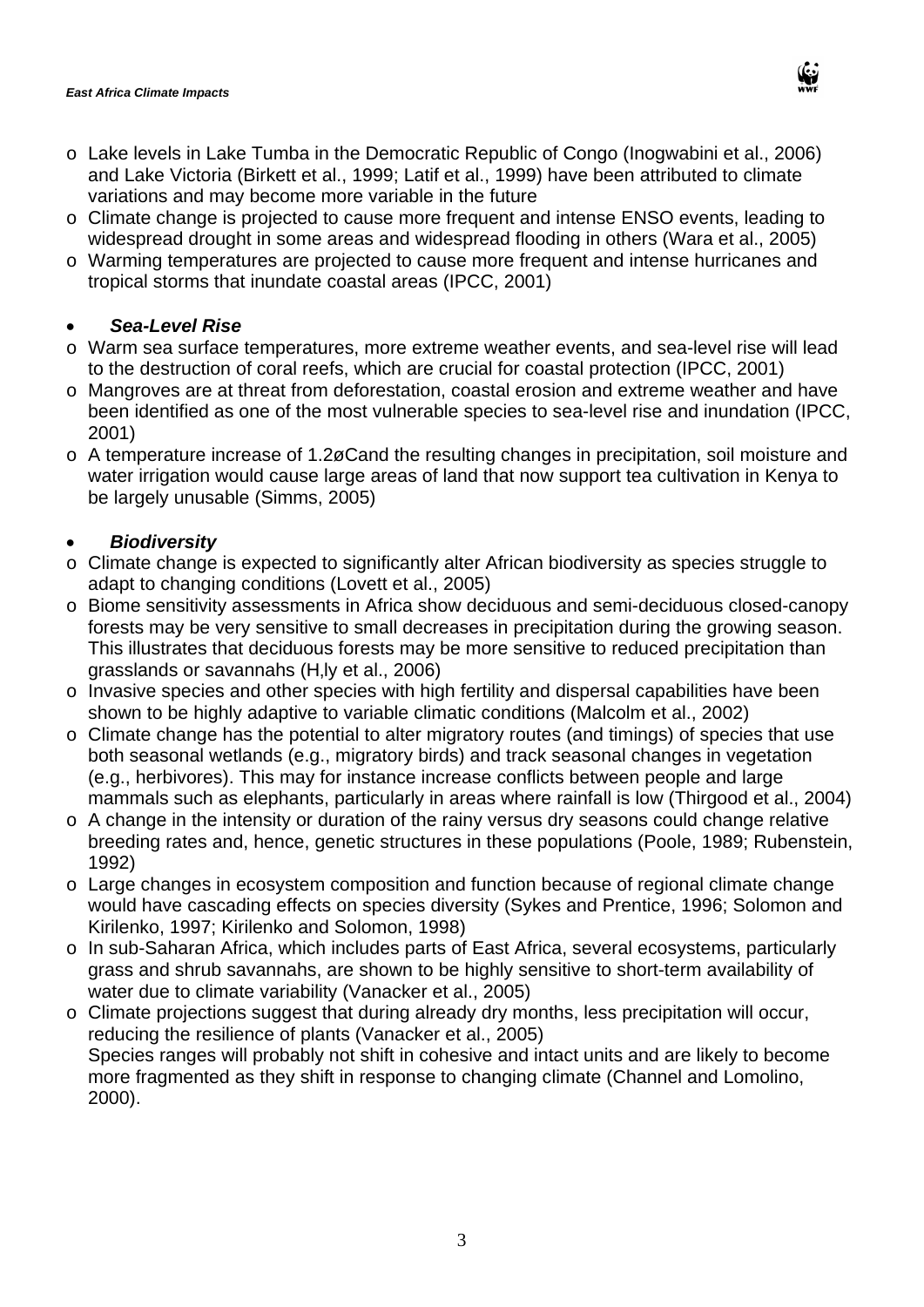## **Observed and Projected Climate Change**

**O**verall Africa has warmed 0.7°C over the 20<sup>th</sup> century and general circulation models project warming across Africa ranging from 0.2°C per decade (low scenario) to more than 0.5°C per decade (high scenario) (Hulme *et al*., 2001; IPCC, 2001).

For comparison, warming through the 20<sup>th</sup> century was at the rate of about 0.05°C per decade. Precipitation patterns in East Africa are more variable; however, historical records indicate that there has been an increase in rainfall over the last century (Hulme *et al*., 2001; IPCC, 2001). Hulme *et al*., (2001), suggest that under intermediate warming scenarios, parts of equatorial East Africa will likely experience 5-20% increased rainfall from December-February and 5-10% decreased rainfall from June-August by 2050. Climatic changes of this magnitude will have far-reaching, negative impacts on the availability of water resources, food and agricultural security, human health, tourism, coastal development and biodiversity and are highlighted below.

#### **I. Water Availability**

**A**rguably one of the most widespread and potentially devastating impacts of climate change in East Africa will be changes in the frequency, intensity, and predictability of precipitation. Changes in regional precipitation will ultimately affect water availability and may lead to decreased agricultural production and potentially widespread food shortages.

Projections of climate change suggest that East Africa will experience warmer temperatures and a 5-20% increased rainfall from December-February and 5-10% decreased rainfall from June-August by 2050 (Hulme *et al*., 2001; IPCC, 2001). Not only are these changes not uniform throughout the year, they will likely occur in sporadic and unpredictable events. It may also be likely that the increased precipitation will come in a few very large rainstorms mostly during the already wet season thereby adding to erosion and water management issues and complicating water management. It is also expected that there will be less precipitation in East Africa during the already dry

season, which may cause more frequent and severe droughts and increased desertification in the region.

Recent research also suggests that warming sea surface temperatures, especially in the southwest Indian Ocean, in addition to inter-annual climate variability (i.e., El Niño/Southern Oscillation (ENSO)) may play a key role in East African rainfall and may be linked to the change in rainfall across some parts of equatorial-subtropical East Africa (Cane *et al*., 1986; Plisnier *et al*., 2000; Rowe, 2001). Warm sea surface temperatures are thought to be responsible for the recent droughts of in equatorial and subtropical Eastern Africa during the 1980s to the 2000s (Funk *et al*., 2005). According to the U.N. Food and Agriculture Organization (FAO, 2004), the number of African food crises per year has tripled from the 1980s to 2000s. Drought diminished water supplies reduce crop productivity and have resulted in widespread famine in East Africa.

In addition to declining moisture needed for pastoral and agricultural activities, the availability of water for human consumption is of paramount concern. Currently, two-thirds of rural Africans and a quarter of urban dwellers in Africa lack access to clean, safe drinking water (Simms, 2005). In Tanzania, for example, two of three rivers have reduced flow due to declining regional rainfall, which has had ecological and economic impacts such as water shortages, lowered agricultural production, increased fungal and insect infestations, decreased biodiversity and variable hydropower production (Orindi and Murray, 2005). High temperatures and less rainfall during already dry months in the Tanzanian river catchments could affect the annual flow to the River Pangani by reductions of 6-9% and to the River Ruvu by 10% (VPO-URT, 2003). The Pangani Basin is also fed by the glaciers of Kilimanjaro, which have been melting alarmingly fast and are estimated to disappear completely by 2015 - 2020 (Thompson *et al*. 2002). The population living around the base of Kilimanjaro uses this meltwater and the fog water from the rainforests that cover the mountain's flanks for drinking, irrigation, and hydropower. The Pangani Basin is one of Tanzania's most agriculturally productive areas and is an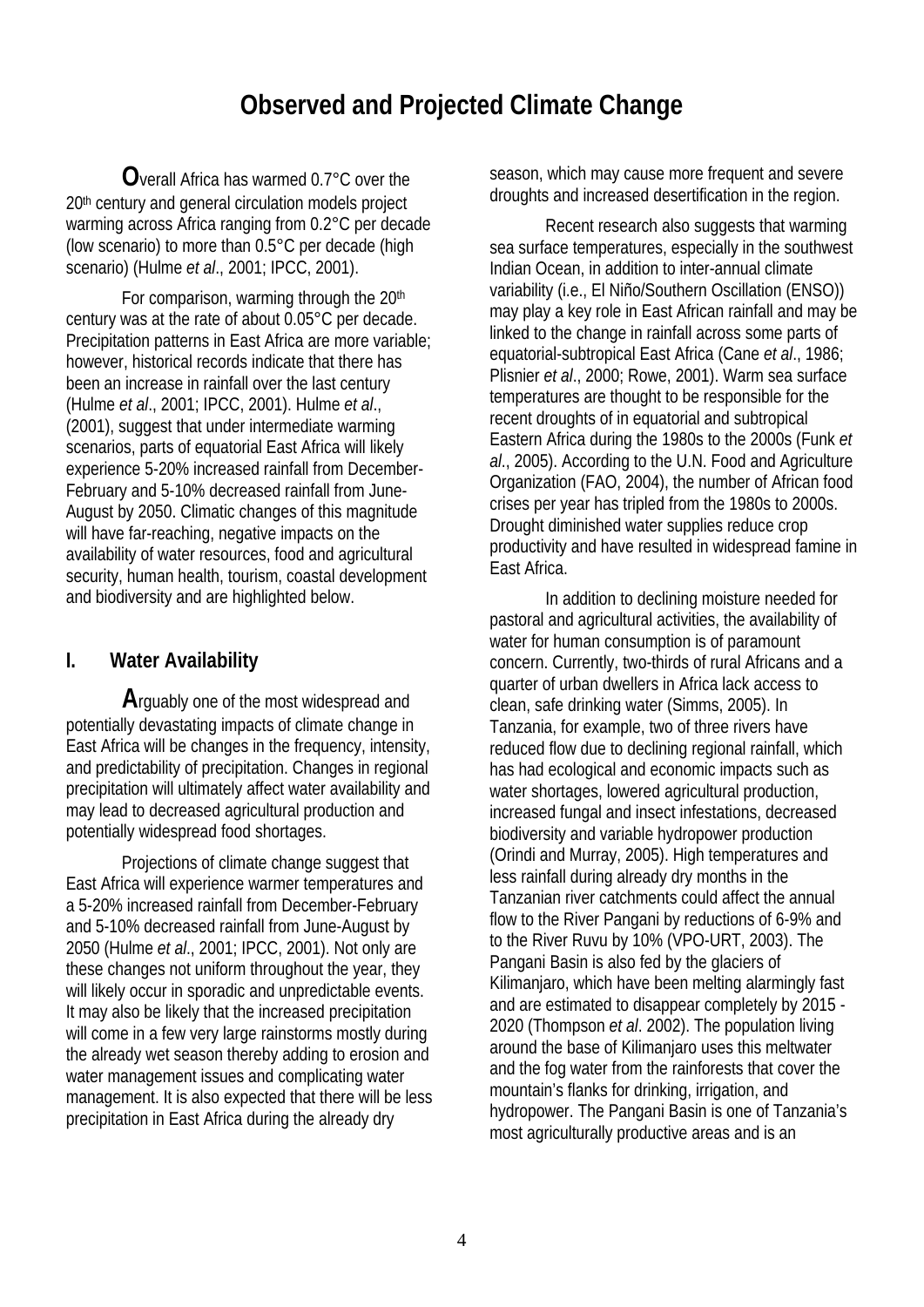#### *East Africa Climate Impacts*

important hydropower production region. Because of this, climate change threatens the productivity and sustainability of this region's resources, which hosts an estimated 3.7 million people.

#### **II. Food Security**

**T**here is a strong link between climate and East African livelihoods. East Africa depends heavily on rain-fed agriculture making rural livelihoods and food security highly vulnerable to climate variability such as shifts in growing season conditions (IPCC, 2001). Further, agriculture contributes 40% of the region's gross domestic product (GDP) and provides a living for 80% East Africans (IFPRI, 2004). However because temperature has increased and precipitation in the region has decreased in some areas, many are already being affected. For example, from 1996 to 2003, there has been a decline in rainfall of 50-150 mm per season (March to May) and corresponding decline in long-cycle crops (e.g., slowly maturing varieties of sorghum and maize) across most of eastern Africa (Funk *et al*., 2005). Long-cycle crops depend upon rain during this typically wet season and progressive moisture deficit results in low crop yields in the fall, thereby impacting the available food supply.

Increased variability (i.e., deviation from the mean) of crop production is also a major concern of farmers in eastern Africa. Inter-annual climate variability (e.g., ENSO) has huge impacts on the region's climate. Warm ENSO events also referred to as El Niño events produce abnormally high amounts of precipitation in parts of equatorial East Africa and can result in flooding and decreased agricultural yields. Further south, in Zimbabwe, researchers correlated past El Niño events and warm sea surface temperatures in the eastern equatorial Pacific with more than 60% of the change between above and below average agricultural production of maize (Patt *et al*., 2005).

Climate change may also impact the region's fisheries. While many tropical fishes have evolved to survive in very warm water, many have a critical thermal maxima and can not survive temperatures that exceed this threshold. For example, spotted



tilapia, (*Tilapia mariae*), native to parts of Africa, prefer temperatures between 25 and 33°C, depending upon acclimation temperature, and have a critical thermal maxima of 37°C (Siemien and Stauffer 1989). Though tropical fishes can endure temperatures very near their temperature threshold, a slight  $(1 - 2^{\circ}C)$ increase in regional temperatures may cause the daily temperature maxima to exceed these limits, particularly for populations that currently exist in thermally marginal habitats (Roessig *et al*., 2004). However, because there is little data on the ability of this species to adjust their tolerance to water temperature their response to climate change is largely unknown.

An increase in mean temperature may also affect the dissolved oxygen concentrations in the layer of water below the thermocline (hypolimnion) in two ways: increased metabolism of fish and other organisms in a slightly warmer hypolimnion will lead to the faster depletion of the limited oxygen supply, and lake overturn, the primary means of replenishing hypolimnetic dissolved oxygen, will occur less frequently (Fick *et al*., 2005). The African Great Lakes contain deep anoxic hypolimnia that serve as nutrient stores. The anoxic hypolimnia of tropical lakes also contain high concentrations of hydrogen sulfide. This chemical compound is a byproduct of anaerobic decomposition of organic matter and is highly toxic to fish. Moderate amounts of mixing allow nutrient influx into the layer of water above the thermocline and benefit fisheries productivity without introducing high concentrations of toxic hydrogen sulfide (Fick *et al*., 2005). This is demonstrated at the stratified northern end of Lake Tanganyika, Africa, which supports a less productive fishery than the well–mixed southern arm and the main basins (Vuorinen *et al*., 1999). A comparative study of historical and current levels of primary production in the north end of Lake Tanganyika indicated that current levels are much lower as a result of strengthened stratification (Verburg *et al*., 2003). Recent changes in the limnology of Lake Victoria have also negatively affected its fishery. In the 1980's decreased turnover in the lake led to low levels and dissolved oxygen and, consequently, fish kills. Stratification in this lake now appears to be permanent (Kaufman *et al*., 1996).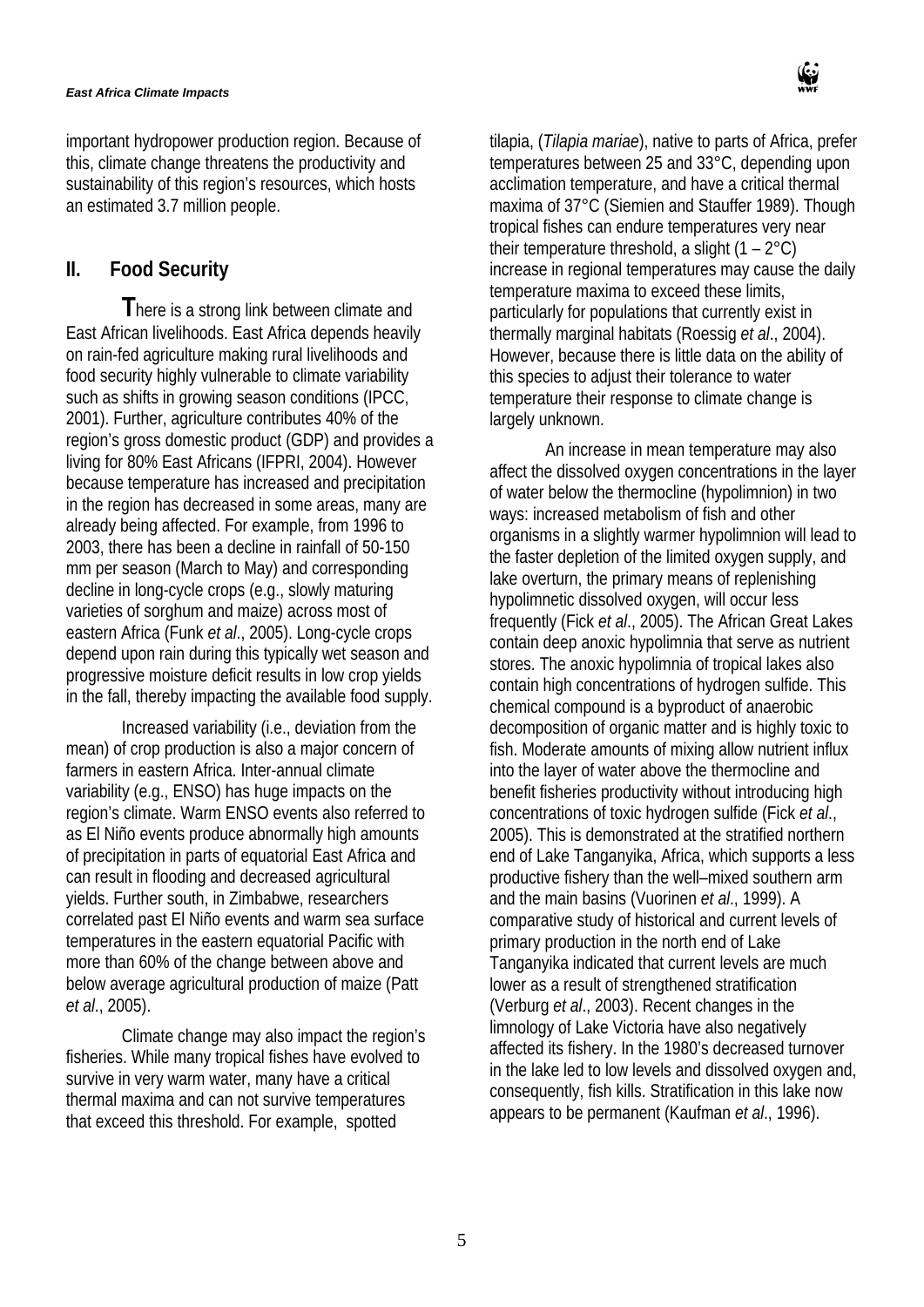#### **III. Human Health**

**C**limate variability has had far-reaching affects to human health, and includes, but is not limited to, the following: heat stress, air pollution, asthma, vector-borne diseases (such as malaria, dengue, schistosomiasis (also referred to as swimmer's itch or snail fever) and tick-borne diseases), water-borne and food-borne diseases (such as diarrhoeal diseases). For this report, we concentrate on just two of these effects, malaria and Rift Valley fever; however, other health issues are likely to be affected by climate change.

Climate change is expected to exacerbate the occurrence and intensity of future disease outbreaks and perhaps increase the spread of diseases in some areas. It is known that climate variability and extreme weather events, such as high temperatures and intense rainfall events, are critical factors in initiating malaria epidemics especially in the highlands of western Kenya, Uganda, Ethiopia, Tanzania, Rwanda and Madagascar (Zhou *et al*., 2004). While other factors, such as topography and health preparedness can influence the spread of malaria, scientists have found a correlation between rainfall and unusually high maximum temperatures and the number of malaria cases (Githeko and Ndegwa, 2001; Zhou *et al*., 2004). From 1920 to 1950, the highlands of eastern Africa experienced infrequent malaria outbreaks; however, since then, the current pattern is characterized by increased outbreak frequencies, expanded geographic range, and increased casefatality rates (Zhou *et al*., 2004). The survival of mosquito vectors (*Anopheles spp.*) and the mosquito parasite that causes malaria (*Plasmodium falciparum)* are also effected by climate. Temperature affects the development rates of vectors and parasites while rainfall affects the availability of mosquito breeding sites (Zhou *et al*., 2004; Craig *et al*., 2004). The spread of malaria is seasonal and limited to the warm and rainy months; however, changing climate conditions, such as the persistence of warm and rainy days for more of the year can increase the incidence of malaria events (Craig *et al*., 2004). In addition to longer seasons that are suitable for malaria spread, temperatures have also been warming in formerly cooler, higher-elevation East African highlands. Subsequently, these areas are experiencing a spread of malaria in populations that had not previously been

frequently exposed to the disease (Patz *et al*., 2005; Zhou *et al*., 2004).

Rift Valley Fever epidemics are also correlated to climate variability. Between 1950 and 1998 three quarters of the Rift Valley Fever outbreaks occurred during warm ENSO event periods (i.e., El Niño events). During El Niño, the East African highlands typically receive unusually high rainfall which is correlated with Rift Valley Fever outbreaks (Patz *et al*., 2005).

#### **IV. Extreme Weather Events**

**W**arming temperatures are projected to cause more frequent and more intense extreme weather events, such as heavy rain storms, flooding, fires, hurricanes, tropical storms and El Niño events (IPCC, 2001). Tropical storms can ravage coastal areas and intensive the impacts of sea-level rise by accelerating erosion in coastal areas and by removing protective natural buffer areas that absorb storm energy, such as wetlands and mangroves (Magadza, 2000). Extreme rainfall and subsequent heavy flooding damage will also have serious effects on agriculture including the erosion of topsoil, inundation of previously arid soils, and leaching nutrients from the soil. Regional fluctuations in lake levels are another impact of regional climate variations and are expected to worsen with projected climate change. While land use change can have a dramatic effect on lake levels, climate variability is more unpredictable and difficult to manage for. For example, lake levels in Lake Tumba in the Democratic Republic of Congo (Inogwabini *et al*., 2006) and Lake Victoria in Kenya (Birkett *et al*., 1999; Latif *et al*., 1999) have been attributed to climate variations and may become more variable in the future. In 1997, floods and high rainfall, triggered by an El Niño event in eastern Africa, resulted in a surface rise of 1.7 meters in Lake Victoria and disrupted agricultural production and pastoral systems (Lovett *et al*., 2005). While climate change is projected to cause more frequent and intense ENSO events (Wara *et al*., 2005), impacts are not uniform across East Africa. In fact, the same year that the waters were rising in Lake Victoria, El Niño triggered a severe drought in another location in Kenya, significantly decreasing hydro-electric power output, limiting the availability of electricity to East Africans (Lovett *et al*., 2005). Further, a projected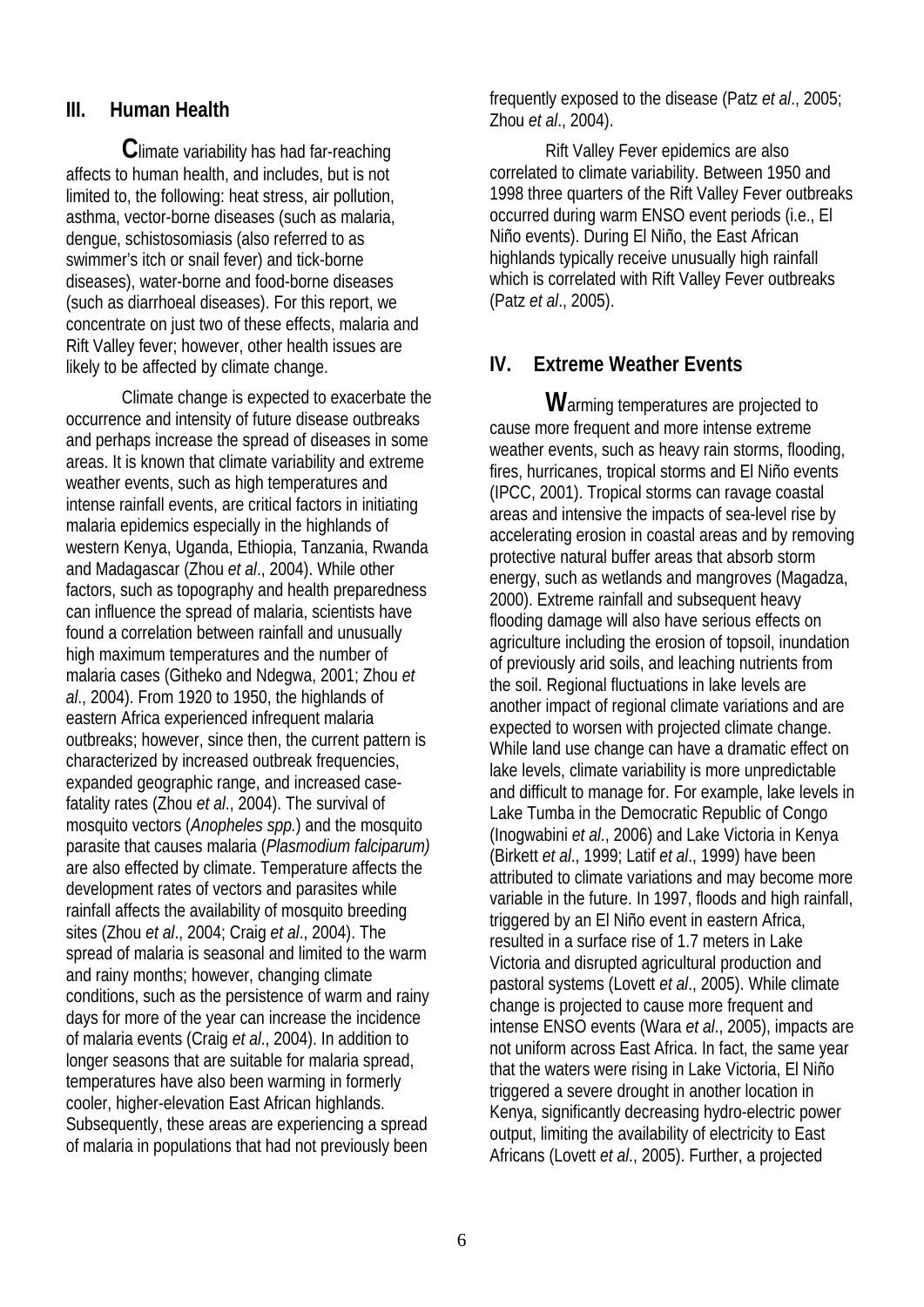#### *East Africa Climate Impacts*

increase in precipitation may also have an effect on hurricanes and storms in the Atlantic. Landsea and Gray (1992) have found that rainfall in the Sahel is positively correlated with the intensity of hurricanes in the Atlantic Ocean.

Climate change-induced, warming land and sea surface temperatures are projected to cause more frequent and intense hurricanes and tropical storms that inundate coastal areas (IPCC, 2001). These same extreme weather events can lead to decreased precipitation in interior regions, causing increased drought and desertification, subsequently threatening food security. Threats to food security can then lead to widespread migration of human settlements in order to seek better agricultural land, more available water resources, and escape increased exposure to malaria and other diseases. The impacts of climate change also have the potential to disrupt and potentially reverse progress made in improving the socioeconomic well-being of East Africans such as infrastructure development, sustainable agriculture, and tourism.

#### **V. Sea-Level Rise**

**S**ea-level rise along coastal areas where high human populations occur is likely to disrupt economic activities there, such as tourism, mining and fisheries. Sea-level rise and resulting coastal erosion is of particular concern coastal Kenya and Tanzania. Warm sea surface temperatures, extreme weather events, and sea-level rise can lead to the destruction of coral reefs, which absorb the energy of ocean swells (IPCC, 2001). Coral reef loss is a significant cause of coastal erosion and a major coastal management issue in both Kenya and Tanzania (Magadza, 2000).

Productive mangrove ecosystems along coastal areas serve as a buffer against storm surges by providing protection from erosion and rising tides associated with sea-level rise. However, mangroves are at threat from deforestation, coastal erosion and extreme weather and have been identified as the most vulnerable species to sea-level rise and inundation (IPCC, 2001). Sea-level rise is also threatening the availability of freshwater by causing salt water intrusion into Tanzania's aquifers and deltas.

In the tea-producing regions of Kenya, the world's second largest exporter of tea, a small temperature increase (1.2 °C from now) and the resulting changes in precipitation, soil moisture and water irrigation would cause large areas of land that now support tea cultivation to be largely unusable. Economically, this would have far-reaching impacts because tea exports account for roughly 25% of Kenya's export earnings and employs about three million Kenyans (10% of its population) (Simms, 2005).

## **VI. Biodiversity**

**D**espite Africa's fast-growing human population and the associated impacts on natural resources, it is one of the least studied continents in terms of ecosystem dynamics and climate variability (Hély *et al*., 2006). However, climate change is already having an impact on the dynamics of African biomes and its rich biodiversity, although species composition and diversity is expected to change due to individual species response to climate change conditions (Erasmus *et al*., 2002). The projected rapid rise in temperature combined with other stresses, such as the destruction of habitats from land use change, could easily disrupt the connectedness among species, transforming existing communities, and showing variable movements of species through ecosystems, which could lead to numerous localized extinctions. If some plant species are not able to respond to climate change, the result could be increased vulnerability of ecosystems to natural and anthropogenic disturbance, resulting in species diversity reductions (Malcolm *et al*., 2002).

Climate change is expected to significantly alter African biodiversity as species struggle to adapt to changing conditions (Lovett *et al*., 2005). Historically, climate change has resulted in dramatic shifts in the geographical distributions of species and ecosystems and current rates of migration of species will have to be much higher than rates during postglacial periods in order for species to adapt (Malcolm *et al*., 2002). Species that have the capability to keep up with climate shifts may survive; others that cannot respond will likely suffer. For example, biome sensitivity assessments in Africa show that deciduous and semi-deciduous closed canopy forests may be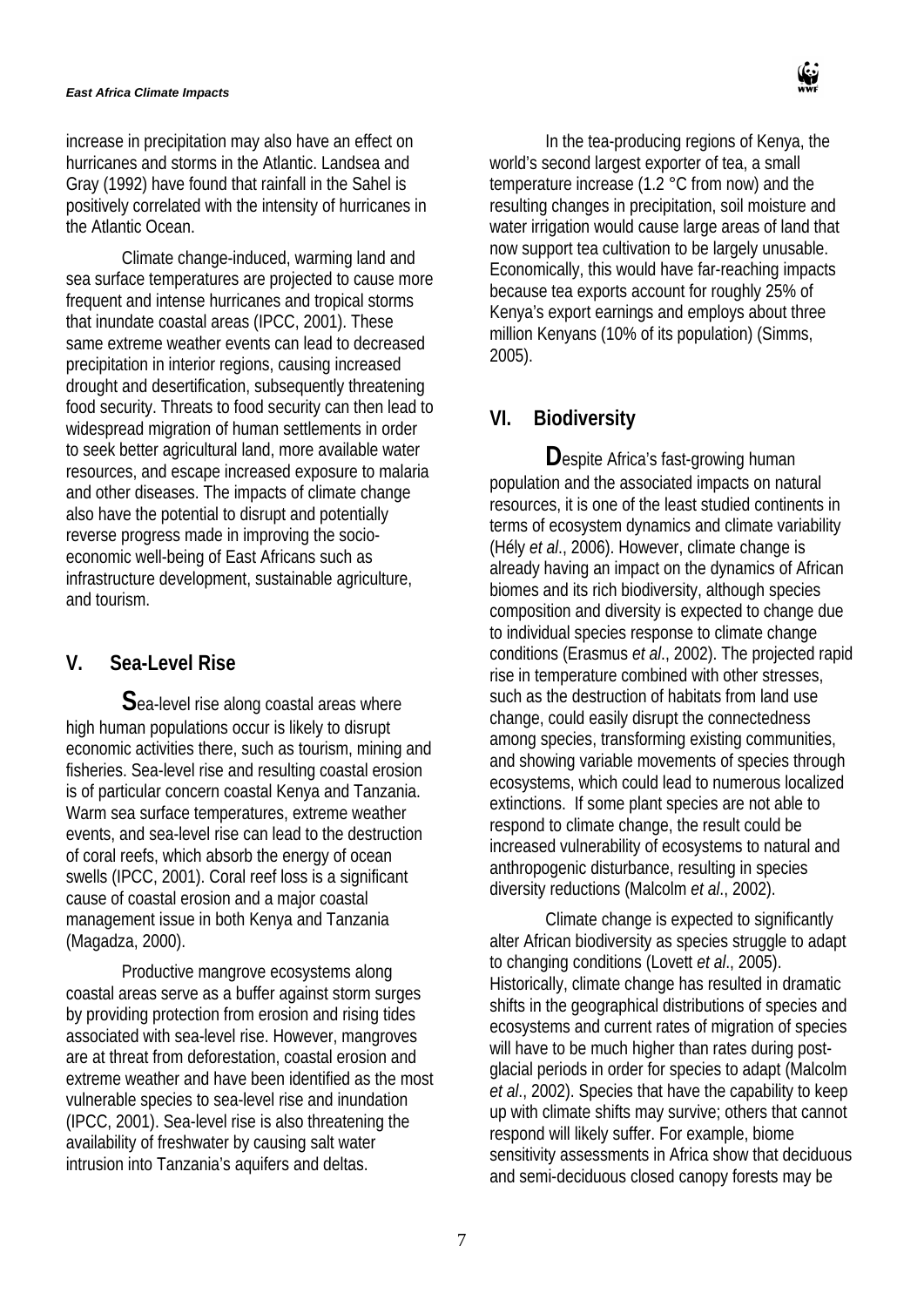very sensitive to small decreases in the amount of precipitation that plants receive during the growing season, illustrating that deciduous forests may be more sensitive than grasslands or savannahs to reduced precipitation (Hély *et al*., 2006). Invasive species and other species with high fertility and dispersal capabilities have been shown to be highly adaptive to variable climatic conditions (Malcolm *et al*., 2002). Due to its climate sensitive native fauna, East Africa may be particularly vulnerable to exotic and invasive species colonization.

Migratory species that use Africa may also be vulnerable to changes in climate. In fact, climate change has the potential to alter migratory routes (and timings) of species that use both seasonal wetlands (e.g., migratory birds) and track seasonal changes in vegetation (e.g., herbivores), which may also increase conflicts with humans, particularly in areas where rainfall is low (Thirgood *et al*., 2004). Land-use patterns in Africa can also prevent animals from changing their migratory routes, for example, park boundary fences have been demonstrated to disrupt migratory journeys, leading to a population decline in wildebeest (Whyte and Joubert 1988).

Climate change also threatens some of the large protected areas (including ones that protect migratory species) that have been designated to conserve much of Africa's magnificent biodiversity. It is expected that vegetation will migrate or move in order to utilize suitable habitats requirements (i.e., water and nutrient availability); however, this may mean that in some locations the geographical range of suitable habitats will shift outside the protected area boundaries. In addition, weather extremes can also affect biodiversity in more complex ways. For example, in African elephants (*Loxodonta africana*), breeding is year-round, but dominant males mate in the wet season and subordinate males breed in the dry season. Subsequently, a change in the intensity or duration of the rainy versus drought seasons could change relative breeding rates and, hence, genetic structures in these populations (Poole, 1989; Rubenstein, 1992). Strategies for future designations of protected areas in East Africa need to be developed that include projections of future climate change and corresponding changes in the geographic range of plant and animal species to ensure adequate protection.

Large changes in ecosystem composition and function because of regional climate change would

have cascading effects on species diversity (Sykes and Prentice, 1996; Solomon and Kirilenko, 1997; Kirilenko and Solomon, 1998). Vast forest disappearance due to climate change-induced dieback and land use change would substantially affect species composition and global geochemical cycling, particularly the carbon cycle (Malcolm *et al*., 2002). In the savannahs of Zambia, research shows that climate change substantially affects growth in certain tree species. Chidumayo (2005) showed that dry tropical trees suffer severe water stress at the beginning of the growing season and that a warmer climate may accelerate the depletion of deep-soil water that tree species depend on for survival. In sub-Saharan Africa, which includes parts of East Africa, several ecosystems, particularly grass and shrub savannahs, are shown to be highly sensitive to shortterm availability of water due to climate variability (Vanacker *et al*., 2005). Shrub and grassland vegetation types generally have root systems that are shallow and dense; these plants draw their moisture from water that is available in upper soil layers and growth in these species depends highly upon the timing, intensity and duration of rainfall. Climate projections suggest that during already dry months, less precipitation will occur likely reducing the resilience of these plants (Vanacker *et al*., 2005). Changes in plant composition will also have an impact on ecosystem resilience; less diverse systems can be more sensitive to precipitation fluctuations. For example, ecosystems that are comprised of uniform herbaceous cover, such as in savannah plant communities, show the highest sensitivity to precipitation fluctuations when compared with plant communities of a mix of herbaceous, shrub and tree species that support a higher diversity of species (Vanacker *et al*., 2005).

Climate change may also affect species range, which could have profound impacts on species population size. For example, in South Africa a modeling study found that a reduction in the range of a species is likely to have an increased risk in local extinction climate change (Erasmus *et al*., 2002). The authors suggest that this may be due to the positive inter-specific relationship between population size and range size; if range size decreases, there is likelihood that there will be a rapid decline in population size. Additionally, this relationship could be exacerbated if climate change restricts the range of a species to just a few key sites and an extreme weather event occurs, thus driving up extinction rates even further (Erasmus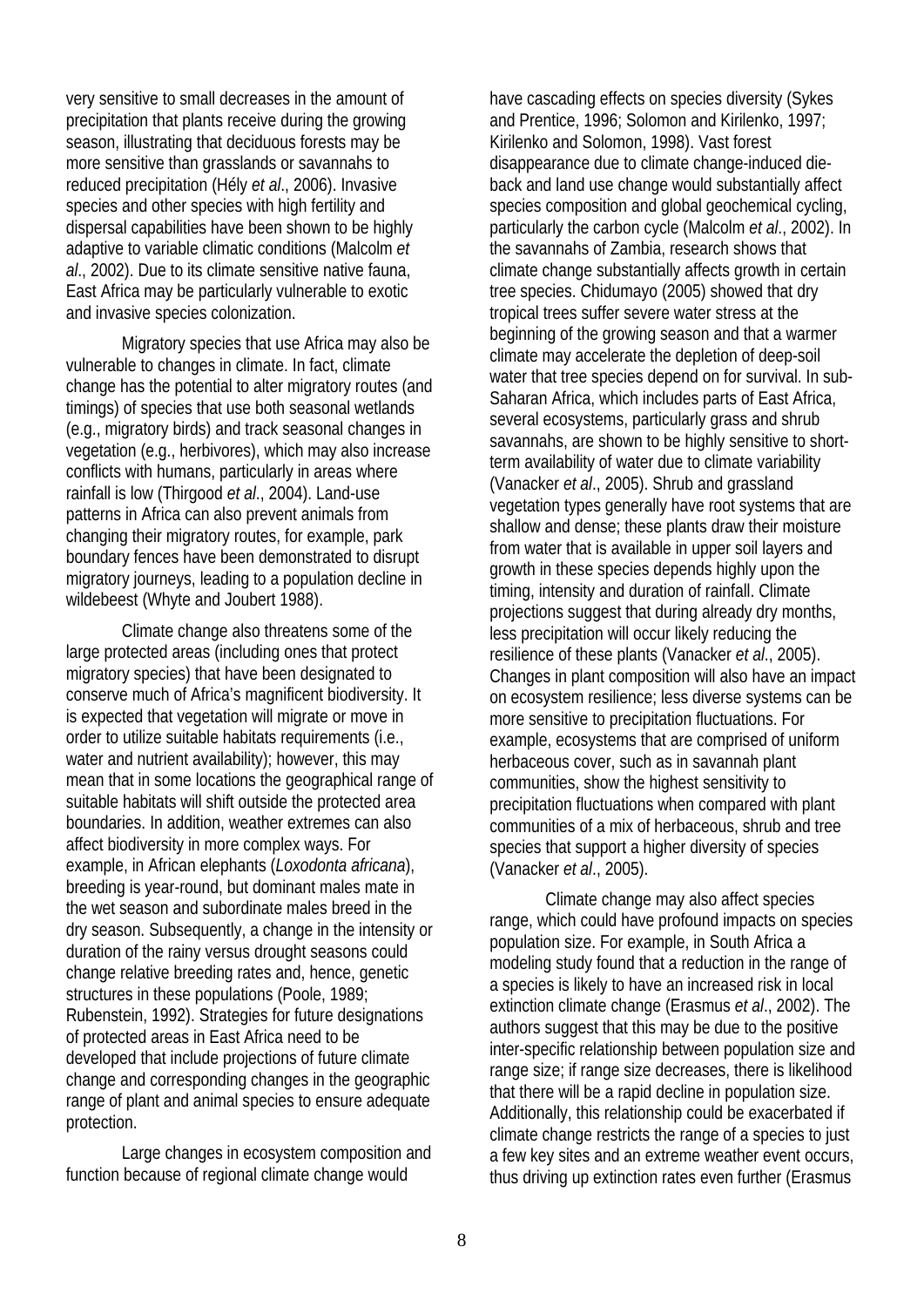*et al*., 2002). Species ranges will probably not shift in cohesive and intact units and are likely to become more fragmented as they shift in response to changing climate (Channel and Lomolino, 2000). In fact, up to 66% of species may be lost due to predicted range shifts caused by climate change in

South Africa's Krueger National Park (Erasmus *et al*., 2002). To be able to better conserve biodiversity in the future, it is imperative to understand how species and ecosystems are likely to change under varying climate change scenarios (Erasmus *et al*., 2002).

## **Building Resilience & Resistance to Climate Change**

Both short and long-term adaptation strategies in response to regional climate change are beginning to emerge in a region that is rife with challenges. For every USD\$1 spent preparing for disaster, USD\$7 is spent recovering from disaster (Simms, 2005). As organizations test and develop new conservation concepts, it is clear that poverty alleviation must be considered with the conservation of nature and biodiversity. As some resources become scare, conflicts between conservation and other land uses are likely to increase under climate change scenarios. However, human communities across Africa are banding together cooperatively to conserve resources and protect their livelihoods.

Along the Tanzanian coast, leading conservation groups are working with natural resource managers and other stakeholders to integrate climate change adaptation strategies into their management philosophies and plans (Hansen *et al*., 2003). Initial vulnerability assessments and adaptation planning from Tanzania point to the need for mangrove protection, reforestation with "climate-smart species", integrated land-use and marine planning, as well as activities to improve resource use technology. Coordinating the testing of adaptation methods in geographically diverse locations within a common habitat type aims to increase the replicability so that the project results can be transferred to other conservation efforts around the globe (Hansen *et al*., 2003).

Conservation of ecosystems and natural resources requires that adaptive management strategies are developed or that we accept that many natural systems will be lost to climate change.

Projects should aim to build the capacity of natural resource managers to assess vulnerability and to adapt management strategies to respond to expected climate change impacts (Hansen *et al*., 2003).

Climate change impacts to rural farming communities can be reduced by distributing climate data regarding seasonal climate forecasts (based on short-term and long-term forecasts) to small farmers so that they can make more informed farming decision and adapt to the changing climate conditions. Some farmers have already started to use this information and are preparing themselves for dry conditions by planting drought-tolerant crops (Patt *et al*., 2005). Food production can be improved dramatically in dry areas when governments and/or organizations use climate forecasts and prepare accordingly by potentially distributing drought-tolerant seeds (Patt *et al*., 2005). Farmers can also take advantage of climate forecasts by planting less drought-tolerant and higher-yield, long season maize when wetter than usual growing seasons are forecast (Patt *et al*., 2005). While seasonal forecasts can be useful in some situations, it should be noted that they can not be applied everywhere and that many times they do not consider multiple climate extremes, for example, they may forecast drought but not extreme rainfall. The aforementioned approaches are just a few of the many examples that governments, organizations, and communities need to consider in order to adapt to the challenges of subsistence food production and assure future food security (Patt *et al*., 2005; Ziervogel, 2004).

#### **Author and contact: Michael Case, WWF Climate Change Scientist, [michael.case@wwfus.org](mailto:michael.case@wwfus.org)**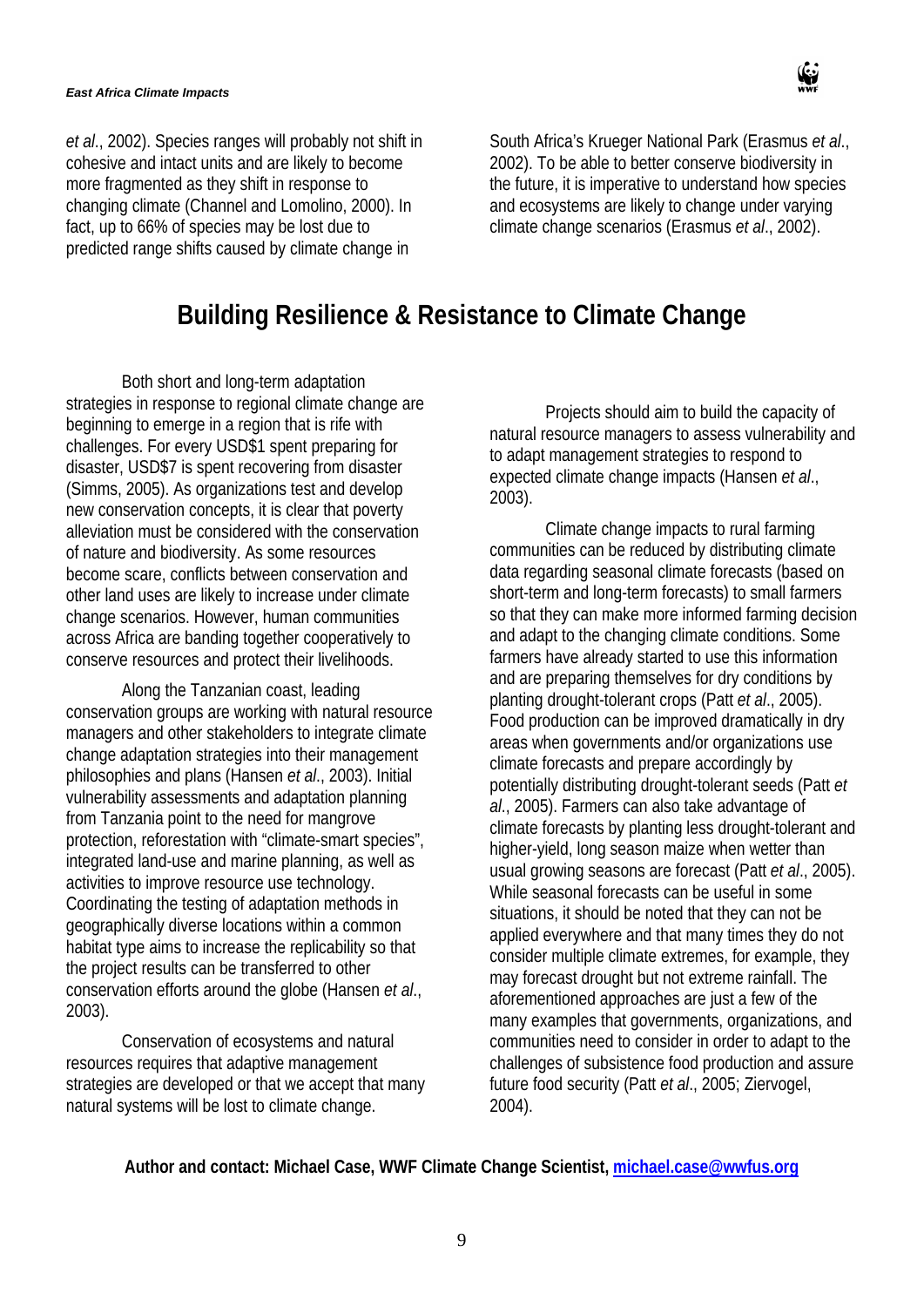#### **Literature Cited:**

Anyamba, A., C.J. Tucker and R. Mahoney. 2002. From El Niño to La Niña: vegetation response patterns over east and southern Africa during the period 1997-2000. Journal of Climate 15: 3096-3103.

Birkett, C., R. Murtgudde and T. Allan. 1999. Indian Ocean climate event brings floods to East Africa's lake and the Sudd marsh. Geophysical Research Letters 26: 1031-1034.

Cane, M.A., S.E. Zebiak and S.C. Dolan. 1986. Experimental forecast of El Niño. Nature 321: 827-832.

Channel, R. and M.V. Lomolino. 2000. Dynamic biogeography and conservation of endangered species. Nature 403: 84-86.

Chidumayo, E. N. 2005. Effects of climate on the growth of exotic and indigenous trees in central Zambia. Journal of Biogeography 32: 111-120.

Craig, M. H., I. Kleinschmidt, J.B. Nawn, D. Le Sueur and B.L. Sharp. 2004. Exploring 30 years of malaria case data in KwaZulu-Natal, South Africa: part I. The impact of climatic factors. Tropical Medicine and International Health 9: 1247-1257.

Davidson, O., K. Halsnaes, S. Huq, M. Kok, B. Metz, Y. Sokona, and J. Verhagen. 2003. The development and climate nexus: the case of sub-Saharan Africa. Climate Policy 3S1: S97-S113.

Erasmus, B.F.N., A.S. Van Jaarsveld, S.L. Chown, M. Kshatriya and K.J. Wessels. 2002. Vulnerability of South African animal taxa to climate change. Global Change Biology 8: 679-693.

Fick, A.A., C.A. Myrick, L.J. Hansen, 2005. Potential impacts of global climate change on freshwater fisheries. A report for WWF, Gland, Switzerland.

Food and Agricultural Organization. 2004. Monitoring progress towards the World Food Summit and Millennium development goals. The State of Food Insecurity Report. Food and Agriculture Organization of the United Nations. Viale delle Terme di Caracalla, 00100 Rome, Italy.

Funk, C., G. Senay, A. Asfaw, J. Verdin, J. Rowland, J. Michaelson, G. Eilerts, D. Korecha and R. Choularton. 2005. Recent drought tendencies in Ethiopia and equatorial-subtropical eastern Africa. Washington DC, FEWS-NET.

Githeko, A.K. and Ndegwa, W. 2001. Predicting malaria epidemics in the Kenyan Highlands using climate data: a tool for decision-makers. Global Change and Human Health, 2: 54-63.

Hansen, L. J., J.L. Biringer, and J.R. Hoffman. 2003. Buying Time: A Users Manual for Building Resistance and Resilience to Climate Change in Natural Systems, World Wildlife Fund, Washington D.C.

Hansen, J., R. Ruedy, M. Sato, and K. Lo. 2006. NASA Goddard Institute for Space Studies and Columbia University Earth Institute, New York, NY, 10025, USA. http://data.giss.nasa.gov/gistemp/2005/

Hély, C., L. Bremond, S. Alleaume, B. Smith, T.M. Sykes and J. Guiot. 2006. Sensitivity of African biomes to changes in the precipitation regime. Global Ecology and Biogeography 15: 258-270.

Hulme, M., R. Doherty, T. Ngara, M. New, D. Lister. 2001. African climate change: 1900 – 2100. Climate Research 17: 145-168.

International Food Policy Research Institute (IFPRI). 2004. Ending hunger in Africa: prospects for the small farmer, Washington, D.C., USA.

Inogwabini, B., B.M. Sandokan and M. Ndunda. 2006. A dramatic decline in rainfall regime in the Congo Basin: evidence from a thirty four-year data set from the Mbali Scientific Research Center, Democratic Republic of Congo. In press.

Intergovernmental Panel on Climate Change. 2001. Climate Change 2001. Synthesis report. Cambridge University Press. Cambridge.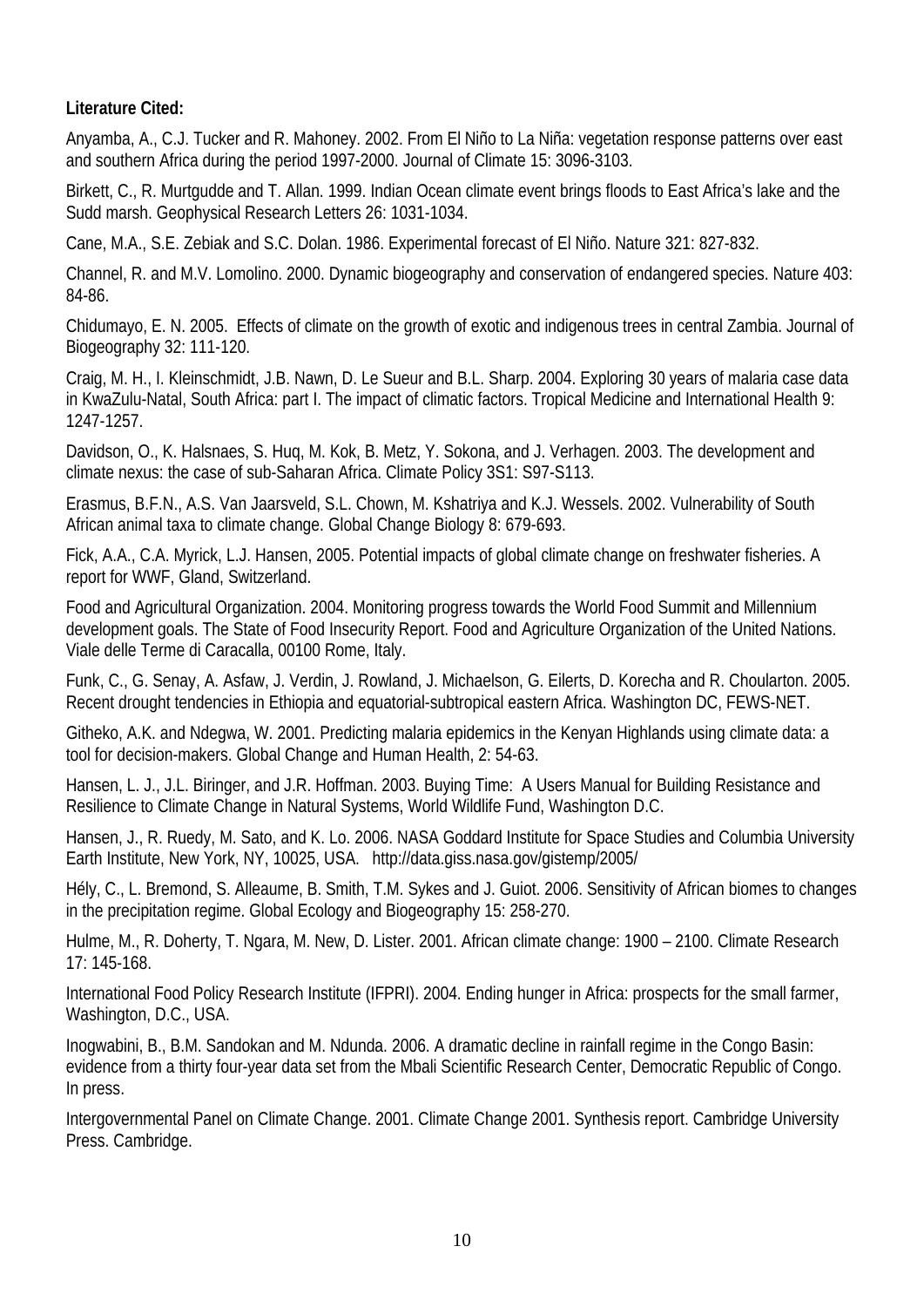

Kaufman, L., L. J. Chapman, and C. A. Chapman. 1996. The Great Lakes. Pages 191-216 in T. R. McClanahan, and T. P. Young, editors. East African Ecosystems and Their Conservation. Oxford University Press, New York.

Kirilenko, A.P. and A.M. Solomon. 1998. Modeling dynamic vegetation response to rapid climate change using bioclimatic classification. Climatic Change 38: 15-49.

Landsea, C.W. and W.M. Gray. 1992. The strong association between western Sahelian monsoon rainfall and intense Atlantic storms. Journal of Climate 5: 435-453.

Lovett, J.C., G.F. Midgely, P.B. Barnard. 2005. Climate change and ecology in Africa. African Journal of Ecology 43: 279-281.

Magadza, C.H.D. 2000. Climate change impacts and human settlements in Africa: prospects for adaptation. Environmental Monitoring and Assessment 61: 193 – 205.

Malcolm, J.R., A. Markham, R.P. Neilson and M. Garaci. 2002. Estimated migration rates under scenarios of global climate change. Journal of Biogeography 29: 835-849.

National Research Council of the National Academies. 2006. Surface Temperature Reconstructions for the Last 2,000 Years. Committee on Surface Temperature Reconstructions for the Last 2,000 Years, Board of Atmospheric Sciences and Climate, Division of Earth and Life Sciences. The National Academies Press, Washington D.C.

Orindi, V. A. and L.A. Murray. 2005. Adapting to climate change in East Africa: a strategic approach. Gatekeeper Series 117: International Institute for Environment and Development.

Patt, A., P. Suarez and C. Gwata. 2005. Effects of seasonal climate forecasts and participatory workshops among subsistence farmers in Zimbabwe. Proceedings of the

National Academy of Sciences of the United States of America. 102: 12623-12628.

Patz, J.A., D. Campbell-Lendrum, T. Holloway and J. A. Foley. 2005. Impact of regional climate change on human health. Nature 438: 310-317.

Plisnier, P.D., S. Serneels and E. F. Lambin. 2000. Impact of ENSO on East African ecosystems: a multivariate analysis based on climate and remote sensing data. Global Ecology and Biogeography 9: 481-497.

Poole, J.H. 1989. Announcing intent: the aggressive state of musth in African elephants. Annimal Behavior. 37: 140– 152.

Root, T.L., J.T. Price, K.R. Hall, S.H. Schneider, C. Rosenzweig, and J.A. Pounds. 2003. Fingerprints of global warming on wild animals and plants. Nature 421: 57-60.

Roessig, J. M., C. M. Woodley, J. J. Cech, Jr., and L. J. Hansen. 2004. Effects of global climate change on marine and estuarine fishes and fisheries. Reviews in Fish Biology and Fisheries 14: 251-275.

Rowe, D.P. 2001. Teleconnections between the tropical Pacific and the Sahel. Quarterly Journal of the Royal Meteorological Society 127: 1683-1706.

Rubenstein, D. I. 1992. The greenhouse effect and changes in animal behavior: effects on social structure and lifehistory strategies. Global Warming and Biological Diversity, R. L. Peters and T. E. Lovejoy, Eds., Yale University Press pp.180–192.

Siemien, M. J., and J. R. J. Stauffer. 1989. Temperature preference and tolerance of the spotted tilapia and Rio Grande cichlid. Archiv fur Hydrobiologie 115: 287-303.

Simms, A. 2005. Africa: up in smoke? The second report from the Working Group on Climate Change and Development, New Economics Foundation, London.